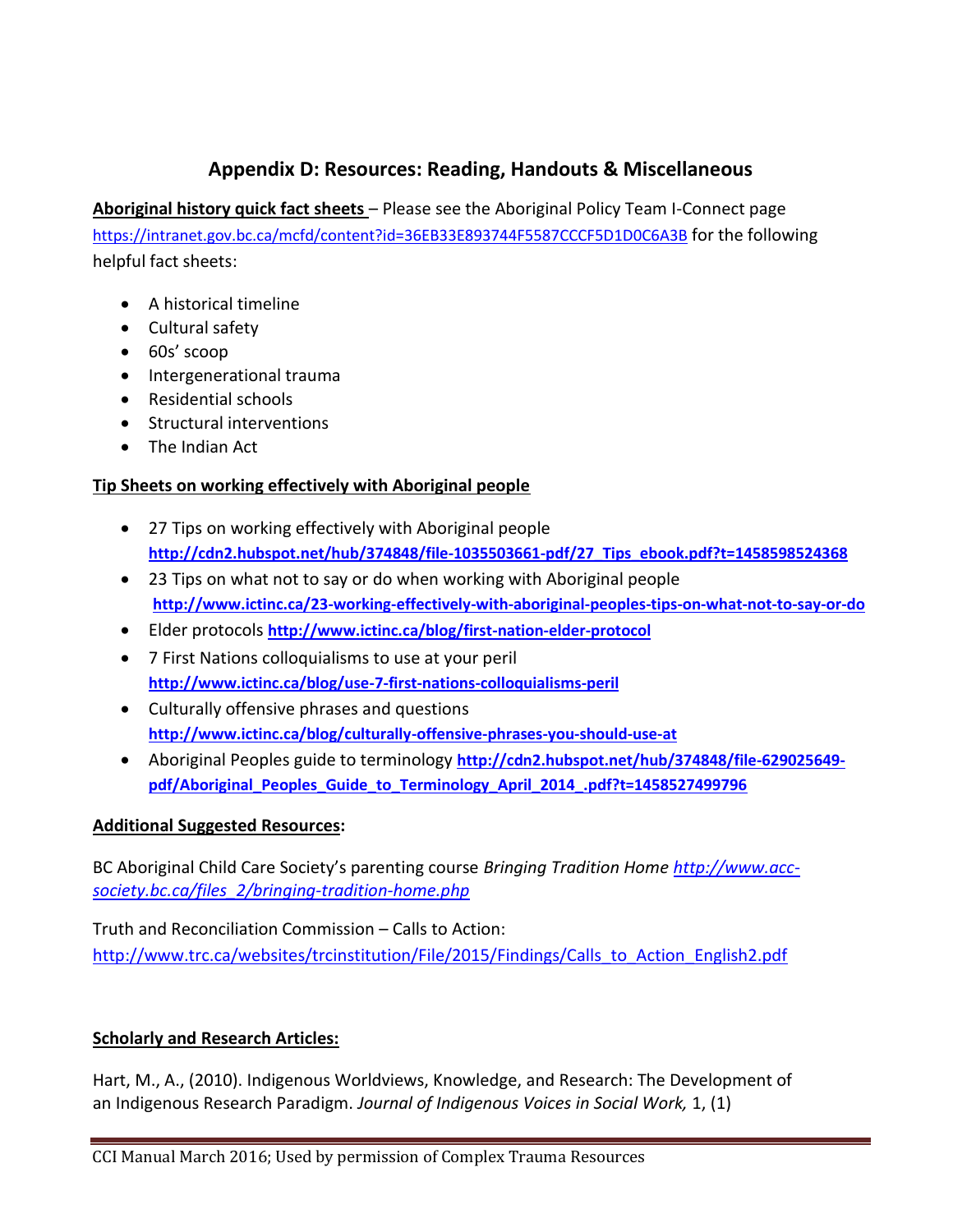Haskell, L., Randall, M., (2009). Disrupted Attachments: A Social Context Complex Trauma Framework and the Lives of Aboriginal Peoples in Canada. *Journal de la santé autochone, 49-99* 

Marshall, A., Cloverdale, J., Roche, T., Lychowyd, L., Ramirez, P., Delaronde, L., Cumming, J., (2015). *Aboriginal Child & Youth Mental Health: Practitioners experiences of effective cultural support and treatment.* Centre for Youth and Society, University of Victoria.

Neckowaya, R., Brownleea, K., Castellan, B., (2007). Is Attachment Theory Consistent with Aboriginal Parenting Realities? Peoples First Child & Family Review, 3 (2), 65-74

Simard, E., (2009). Culturally Restorative Child Welfare Practice- A Special Emphasis on Cultural Attachment Theory, *First People Child & Family Review,* 4, (2), 44-61

#### **Glossary (From APPF document):**

\* "First Nations" refersto those personsidentified and registered as "Indians" within the meaning of the federal *Indian Act* legislation. Although the term "First Nations" is used primarily in this fact sheet, no legal definition of it exists. The term "Aboriginal" refersto one three groups of people (First Nations, Inuit and Métis) who have been constitutionally recognized under the *Constitution Act, 1982.*

ABORIGINAL: Aboriginal peoples as defined in the 1982 Constitution refers to Indian, Inuit and Métis peoples of Canada. The term Aboriginal does not identify the uniqueness and diverse cultures of First Nations, Inuit and Métis peoples and is often viewed as a "pan-Aboriginal" approach. The current *Child, Family and Community Service Act* broadly defines 'Aboriginal child' (over 12 years of age) to include anyone who has Aboriginal ancestry and considers themselves to be Aboriginal.

ABORIGINAL KNOWLEDGE: Local, traditional knowledge belonging to Aboriginal peoples that is culture- and context-specific, dynamic, adaptive and holistic; non-formal knowledge that is orally transmitted and generally not documented.

CIRCLE: Refers both to a group and to a process whereby a group of people come together as a Circle to collectively plan, make decisions and commit to action that will ensure the safety, support and well-being of the child, parents and family. In some communities, the traditional decision-making process will inform who participates in the Circle along with the family and social worker. Traditionally in Aboriginal communities, more than one type of Circle can come together and different Circles can each have a unique purpose. For example, there are: *Talking Circles*, where the emphasis is on inclusion, sharing information and ideas, respectful listening and open discussion and *Healing Circles*  where Elders and spiritual leaders are involved in a more formal way to address family issues. In relation to the new Aboriginal Operational Practice Standards and Indicators, the type(s) of Circles gathered and their role(s) may vary according to community and in response to the varying issues requiring consideration. The family will decide the nature of the Circle, i.e., *Talking Circle, Healing Circle, etc.*